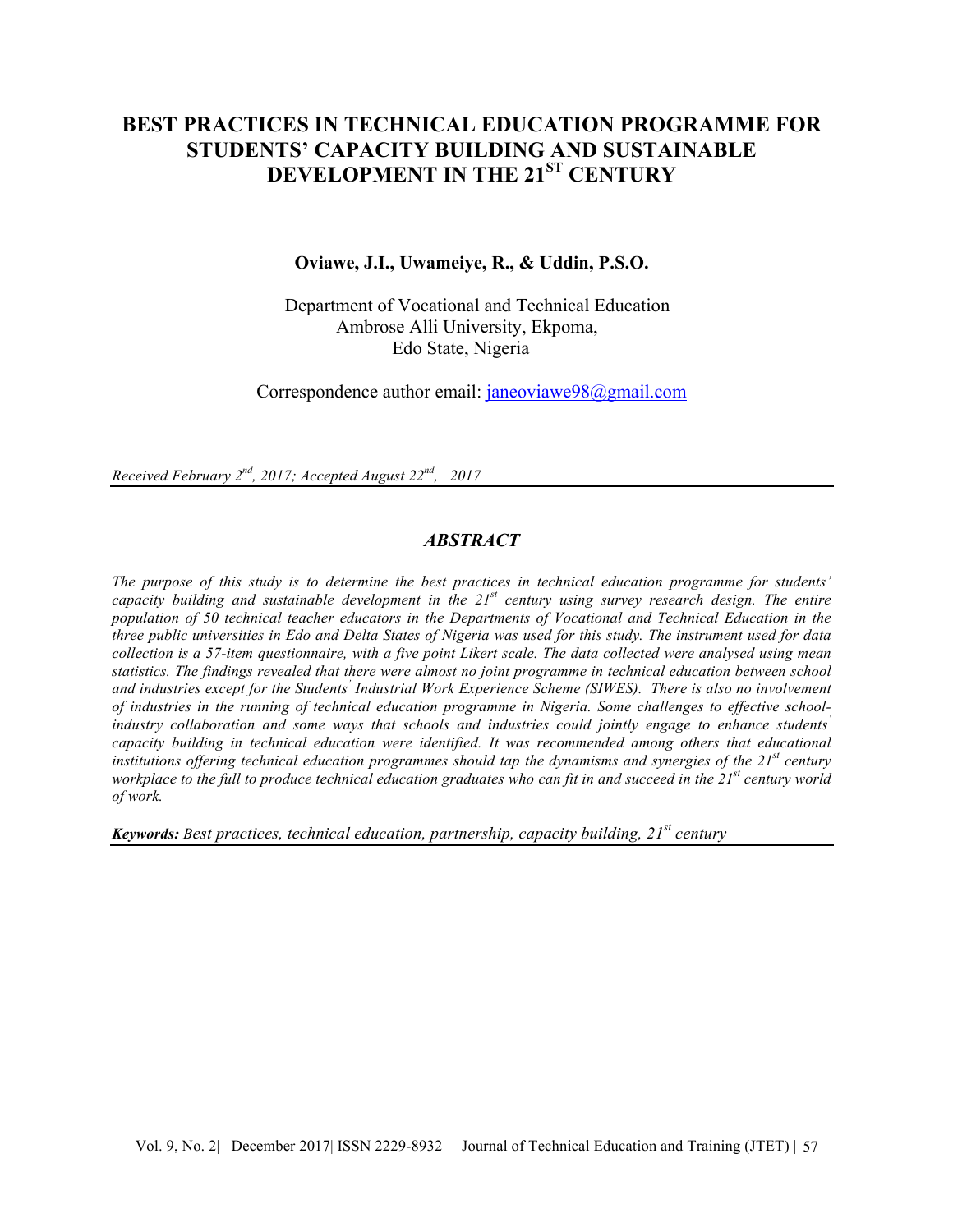### **1. INTRODUCTION**

One of the major factors that can bring about capacity building and sustainable development of any nation is a functional human capacity. Building a functional human capacity involves education and training designed to provide the individuals with knowledge, skills and attitudes related to occupations in various sectors of economic and social life for sustainable development. Sustainable development is concerned with the exploitation of human and material resources, the direction of involvement, the orientation of technological development and institutional change that are in harmony with, and enhance, both current and future potentials to meet human needs and aspirations (Eze, 2011) in the  $21<sup>st</sup>$  century world.

The  $21<sup>st</sup>$  century world, according to Friedman (2005) is a world that will be very different from the one in which we were educated. It is a world that is dynamic with technological development and advancement. The rapid advancement in technological development has placed new demands for the  $21<sup>st</sup>$  century workforce whose products of technical education are prepared to serve. The  $21<sup>st</sup>$  century workforce is unique and only people with adequate skills can serve. The unique characteristics of the 21<sup>st</sup> century according to Aguba (2010) in Iroriteraye-Adjekpovu (2013) includes: (i) a scientific and computer world; (ii) a technological or jet age demanding efficient use of computer in all spheres of life; (iii) an age requiring sound scientific and technological skills for children to cope with its complexity; (iv) a world where emphasis will be more on accuracy, competence, efficiency and effectiveness which are derived from educational foundation; and (v) an era of highly skilled practitioners and generalists.

These unique characteristics have led employers of labour to seek for graduates who can function in such world of work. Equipping Nigerian youths and school leavers with technical and vocational skills for personal fulfilment and production of physical goods and services is no longer enough but linked with skills to be literate and knowing how to use discipline specific applications may help people secure suitable employment and foster employment. To survive in a new, globally competitive world, today's children will need creativity, problem-solving abilities, a passion for learning, a dedicated work ethic and lifelong learning opportunities. Students can develop these abilities through instruction based on Best Practices.

The expression "best practices" was first used in the field of medicine, law, and architecture to describe contemporary, reputable, standard, and state-of-the-heart service delivery. It connotes the awareness and promotion of research-based standard of instruction, upto-date technology, modern procedures, latest knowledge, and up-to-the-minute activities in a field. Best practices can be new or refined programmes relevant to (but are not limited) to academic affairs, students' affairs, workforce education, economic development, educational technology, innovation, entrepreneurship and administration (Florida Department of Education, 2015).

Best practices in education are an inherent part of a curriculum that exemplifies the connection and relevance identified in educational research (Daniels & Bizar, 1998). They speak firmness into the curriculum by developing thinking and problem-solving skills through integration and active learning. Relationships are built through opportunities for communication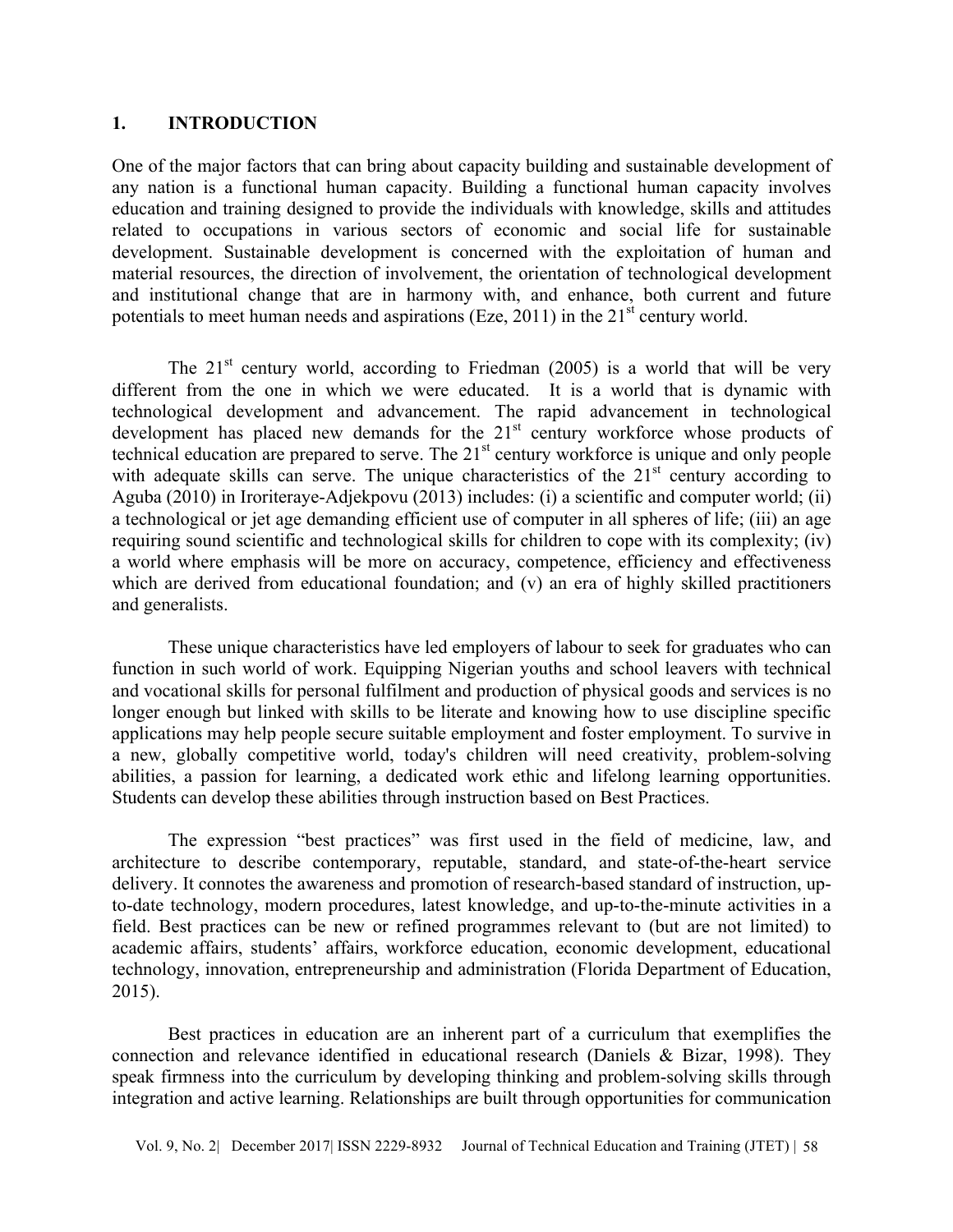and teamwork. Best practices crusade for educational opportunities that provide open classroom, hands-on learning; research/evidence based, and instructional strategies that are aligned to industry skills (Zemelman, Daniels & Hyde, 2005). It gives room for excellence through high quality cost effective learning opportunities. Best education practices provide opportunities for students to find relevance and connections with what they are learning; develop the passion for learning and become lifelong students; demonstrate potentials that they come to school with, and develop relevant skills and capabilities to be useful to themselves and society. The requisite modality for achieving these objectives is the encouragement of best practices in education process that focus on students' needs in content taught, procedures employed, outcomes expected and the learning environment created. According to Zemelman, Daniels, & Hyde (1998), best practices motivate, engage and prompt students to learn and achieve, and possess the knowledge, skills and abilities to transfer and connect ideas and concepts across disciplines will be able to fit in and succeed the 21<sup>st</sup> century world of work.

Education has been recognised as an anvil for socio-economic development and technological advancement. Many nations of the world (developed and developing) have identified education as the instrument to be adopted to maintain national growth and usher in development. Hence, the Federal Republic of Nigeria (FRN) (2013) noted that education is an instrument ' par excellence' for effective national development. In view of the above, education is to serve as the pathway to equip the citizenry with knowledge, attitudes, values, skills and competencies to build a society that is stable, socially and economically strong to guarantee individual well-being. The type of education mostly involved in this is Technical Education and Training.

Technical education and training is a type of education which is designed specifically to accommodate both the trainer and the trainee to enable the trainee acquire the basic knowledge, skills, abilities, understanding and attitudes needed for one' s efficient performance in his or her chosen occupational career for self-reliance and national development (Nwogu & Nwanorou, 2011). It is the education and training that equips individuals and learners with knowledge, ideas, principles, attitudes and attributes which will enable them to discover opportunities, plan and create ventures to exploit the opportunities available for economic development. UNESCO (2002) described technical education and training as a comprehensive term which encompasses the study of technologies and related sciences and the acquisition of practical skills, attitudes, understanding and knowledge related to occupations in various sectors of economic and social life. Technical education and training are the education for the acquisition and development of skills, competencies and attitudes which are necessary for capacity building.

Capacity building refers to establishing resources required to fulfil a mission or achieve a goal. Capacity building is a process of developing and strengthening the skills, instincts, abilities, process and resources that one need to survive, adapt and thrive in the fast changing world of technology (Olaitan, Asogwa & Eze, 2011). It is the process through which individuals, groups, organisations and societies enhance their ability and meet development challenges. Capacity building is the effort geared towards improving the level of knowledge, skills and attitude possessed by an individual for proficiency in a given task or job.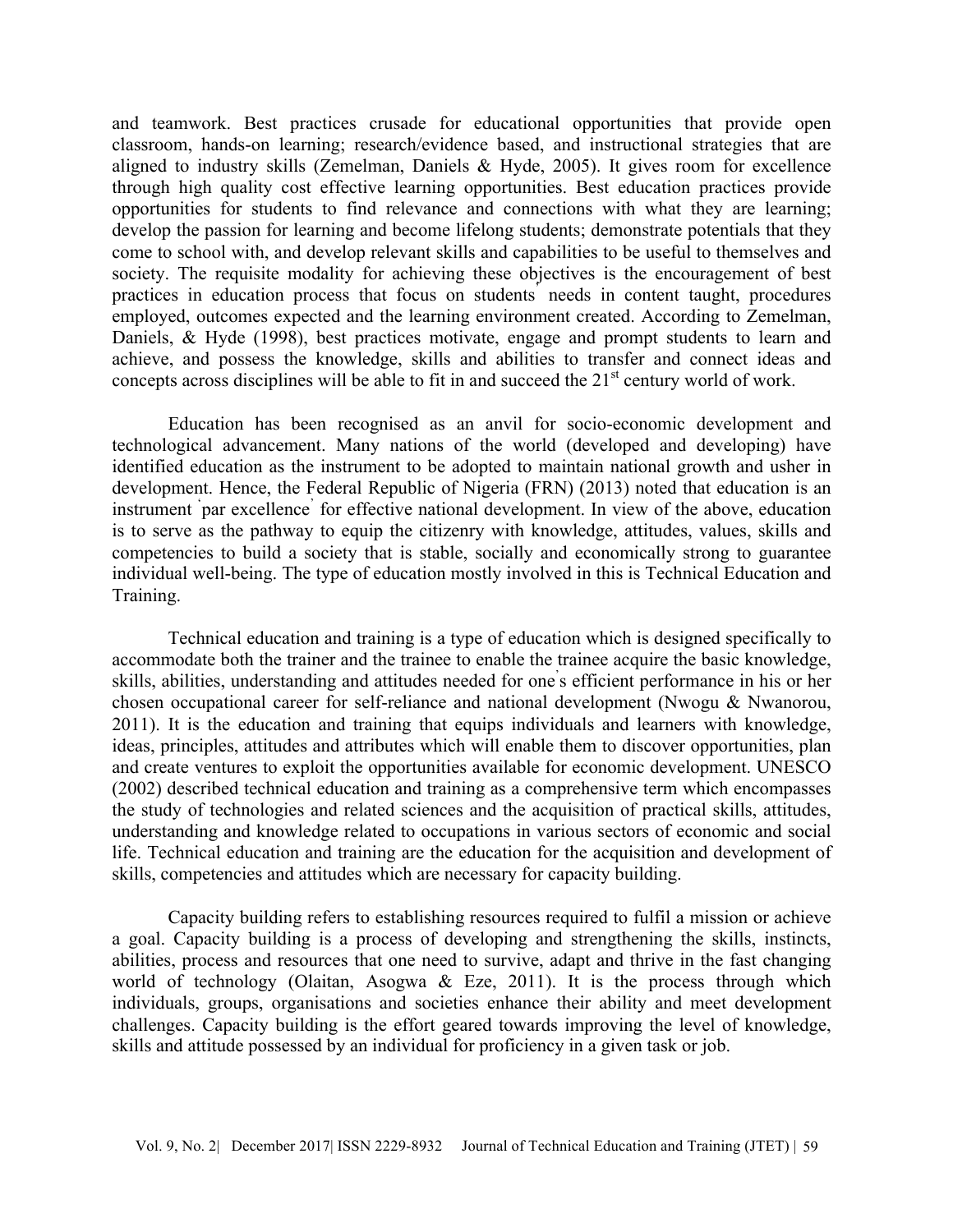Considering the nature of technical education, one may be tempted to ask whether technical education programmes in Nigeria is actually achieving its mandate? The answer to this question may not be in the affirmative as the features of the educational system in Nigeria currently suggest that there are dysfunction either in the policy, implementation and outcome of the educational system. This has resulted in a sharp rise of complaint among parents and industries that graduates of Nigerian tertiary institutions are half-groomed, lack manipulative skills and unemployable, hence their retraining on being employed (Odu, 2010). To this end, Onyesom & Okolocha (2013) posited that the learning environment in Nigerian tertiary institutions is fast becoming deplorable, as there is a dearth of essential teaching and learning facilities and equipment.

With the state of education in Nigeria, it is obvious that government alone may not be able to promote functional education and skill-oriented education successfully. To make an inroad into the desired transformation, school-workplace collaboration in education needs to be encouraged to ensure a qualitative and affordable education that is founded on skills and competencies acquisition for capacity building and sustainable development. This will make education relevant to the needs of the people and the  $21<sup>st</sup>$  century workplace. The issue of making skills training and acquisition meaningful and relevant to the need of the society and employers of labour will remain a fantasy without effective school-workplace collaboration.

The school-industry partnership is the collaboration between formal education and industrial sector to create an enabling environment for students to acquire hands-on experience, knowledge, skills and appropriate attitude to work. Within societies are industries that have a highly skilled workforce of production, functional facilities and raw materials that could be very useful in the practical training of Technical education students. These industries through a partnership with schools could be made to meaningfully contribute to the training of students in appropriate skills that relate to their areas of interests (Biose, 1998).

Education blooms in bio-network in which multiple stakeholders play vital roles, but academic institutions are fundamental to provide education and are in a position to stimulate and fortify partnership with the industries to enhance the exposure of students to practical and real life situations of the workplace. This partnership needs an extensive formal and flexible commitment on both the academic institutions and industries. The partnership will make both sectors to share the felt needs, challenges, issues, strengths and weaknesses of training technical education students. The industrial sector can provide expertise and collaborate with educators and educational institutions to develop the desired atmosphere and locally relevant pool of resources for students' training. This when appropriately controlled, would work well to produce the most wanted technical education products with enhanced capacity.

Thus, it has become necessary that industries should be keenly involved in the skills training of technical education students to complement classroom experience to accustom them with skills required for employment in the industries upon graduation. Technical education programmes should tap the energies and synergies as well as the resources of the industries to the full. An effective relationship between the schools and the industries will compel the industries to make their expertise, equipment and expendable materials available for learning of the students. To this end, Okorie (2001) posited that as the industries contribute in the training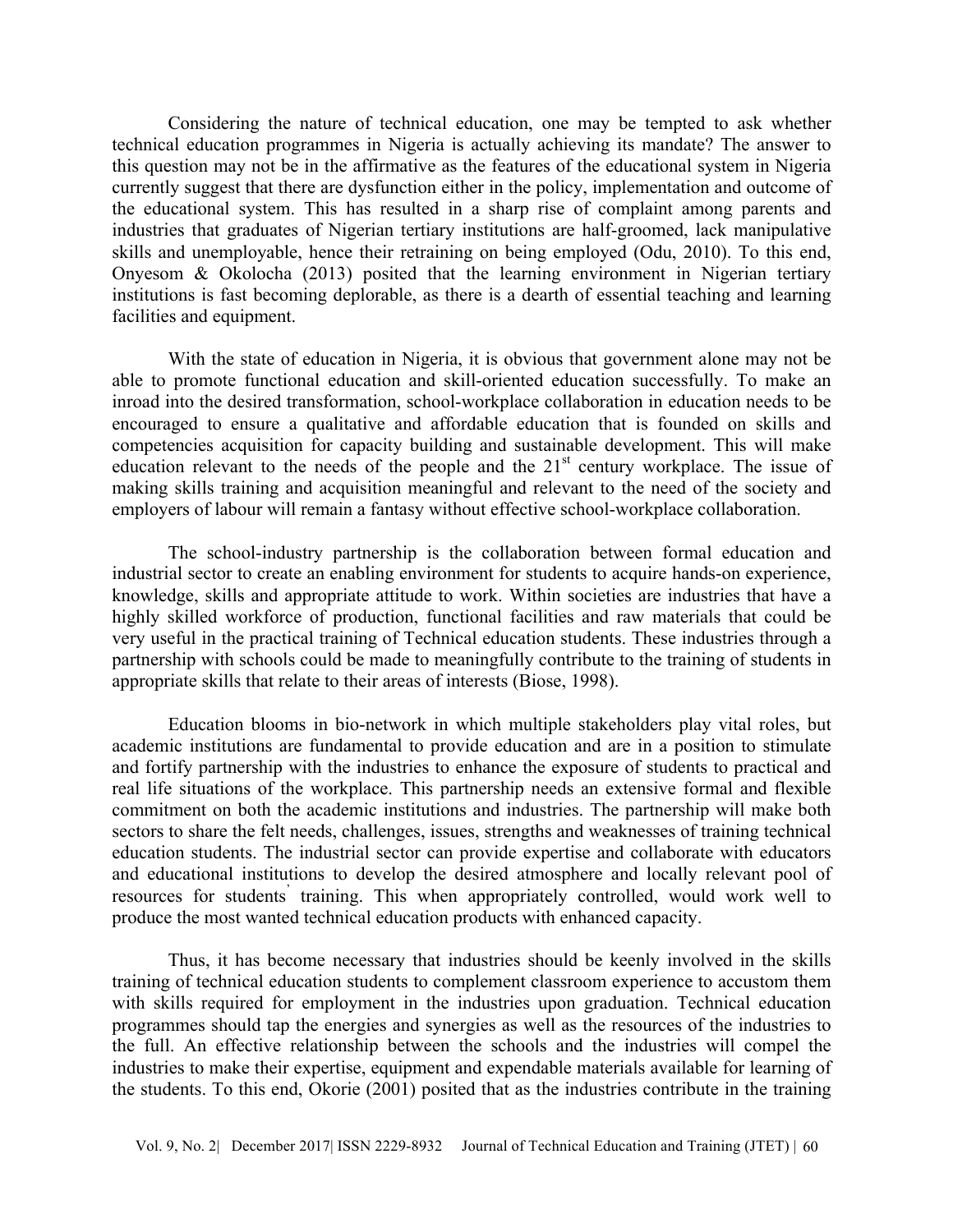of the students, certain deficiencies that beforehand existed in the training of students will be abridged if not entirely eliminated. The relevance of effective school-industry partnership to students' training according to Ibik (2014) are to:

- (i) Make training of the students more meaningful and relevant to the available jobs in the industries;
- (ii) Expose students to the training environment which is a replica of the actual work environment of where they will work upon graduation so as to eliminate the phobia associated with new work environment;
- (iii) Give students first-hand information regarding technologies, processes and latest development;
- (iv) Reduce the burden of career choice on the students, since proper career guidance and exposure to the different industries help them to identify careers that are in line with their interest and abilities;
- (v) Reate and maintain avenue for the flow of information between the schools and industries about various careers and their entry level skill requirement; and
- (vi) Help on the planning and development of the relevant curriculum, that is, a curriculum that will take cognizance of the students' needs, the needs of the industries and those of the society.

Consequently, when effective school-industry partnership is established, technical education students will have the opportunity to receive the appropriate training from the real work environment and bridge the gap between classroom experience and the yearnings of employers of labour will be reduced to the barest minimum. Hence, this study focused on Best practices in Technical Education programme for students' capacity building and sustainable development in the  $21<sup>st</sup>$  century through effective school-industry partnership with a particular interest in the Universities.

# **1.1 Statement of the problem**

A functional technical education programme needs effective collaboration with the relevant industries that the students will find themselves upon graduation. Although, technical education students are exposed to Students Industrial Works Experience Scheme (SIWES) but Odugbasan (1999) opined that the experiences students acquire from these schemes are not adequate to their training needs. Educational institutions need to collaborate with the industries for research assistance and partnership, curriculum planning, infrastructural provision, scholarships, seminars and work visits. According to Gbenedio (2012), many academic programmes tend to exist in isolation with few connections between the school and industries – even between those in the same locality. The problem of this study is that it seems that there are little or no effective partnerships between the school and the  $21<sup>st</sup>$  century workplace despite the inherent mutual benefits derivable from such collaborations. Therefore, it becomes crucial to determine ways of enhancing technical education students' capacity building through effective school-industry partnership.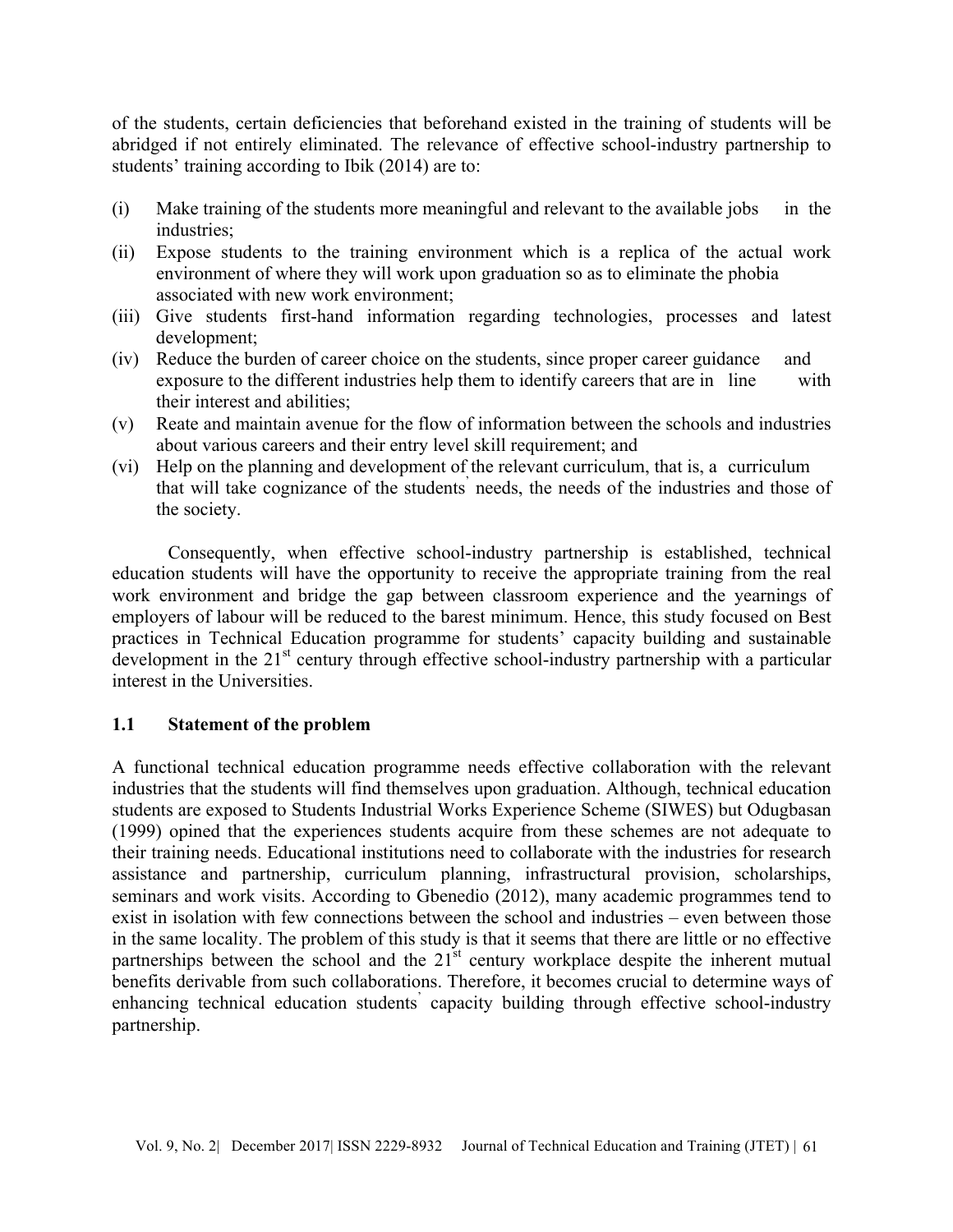### **1.2 Purpose of study**

The purpose of this study was to determine the best practices in Technical Education programme for students' capacity building and sustainable development in the  $21<sup>st</sup>$  century through effective school-industry partnership. Specifically, this study sought to investigate:

- (i) Existing programmes in technical education jointly engaged in by educational institutions and industries for students' capacity building and sustainable development in the  $21<sup>st</sup>$ century;
- (ii) Challenges militating against the effective school-industry partnership in technical education programme for students' capacity building and sustainable development in the  $21<sup>st</sup>$  century; and
- (iii) Ways that the schools and industries could be jointly engaged to enhance students' capacity building and sustainable development in the  $21<sup>st</sup>$  century.

## **2. METHODOLOGY**

The population for this study consisted of 50 technical teachers in the departments of vocational and technical education in the three public universities in Edo and Delta States of Nigeria. Since the population was small, the whole population were recruited for the study.

The instrument used for data collection was a 57-item structured questionnaire developed by the researchers from literature reviewed. The instrument is based on five-point Likert scale response options as follows: Strongly Agree  $(SA) - 5$ ; Agree  $(A) - 4$ ; Undecided  $(UD)$  – 3; Disagree  $(D)$  – 2, and Strongly Disagree  $(SD)$  – 1. The instrument was validated by three academic staff from the Department of Vocational and Technical Education, Ambrose Alli University, Ekpoma and Delta state University, Abraka. Their suggestions and corrections resulted in the final draft used for this study.

Cronbach' s Alpha reliability index was used to derive the reliability coefficient of 0.83. The questionnaires were administered personally on the respondents with the help of two research assistants, who were trained by the researchers. The entire 50 questionnaires were completed and collected representing 100 percent return rate, all these were used for data analysis. The data collected for this study were analysed using mean (X) statistics. The mean of 3.00 was taken as the cut off point for a decision such that a mean response that falls below 3.00 was regarded as Disagree, while a mean response equal to or over 3.00 was regarded as Agree.

### **3. DATA ANALYSIS**

**Research Question 1**: What are the existing programmes in technical education jointly engaged by educational institutions and industries for students' capacity building and sustainable development in the  $21<sup>st</sup>$  century?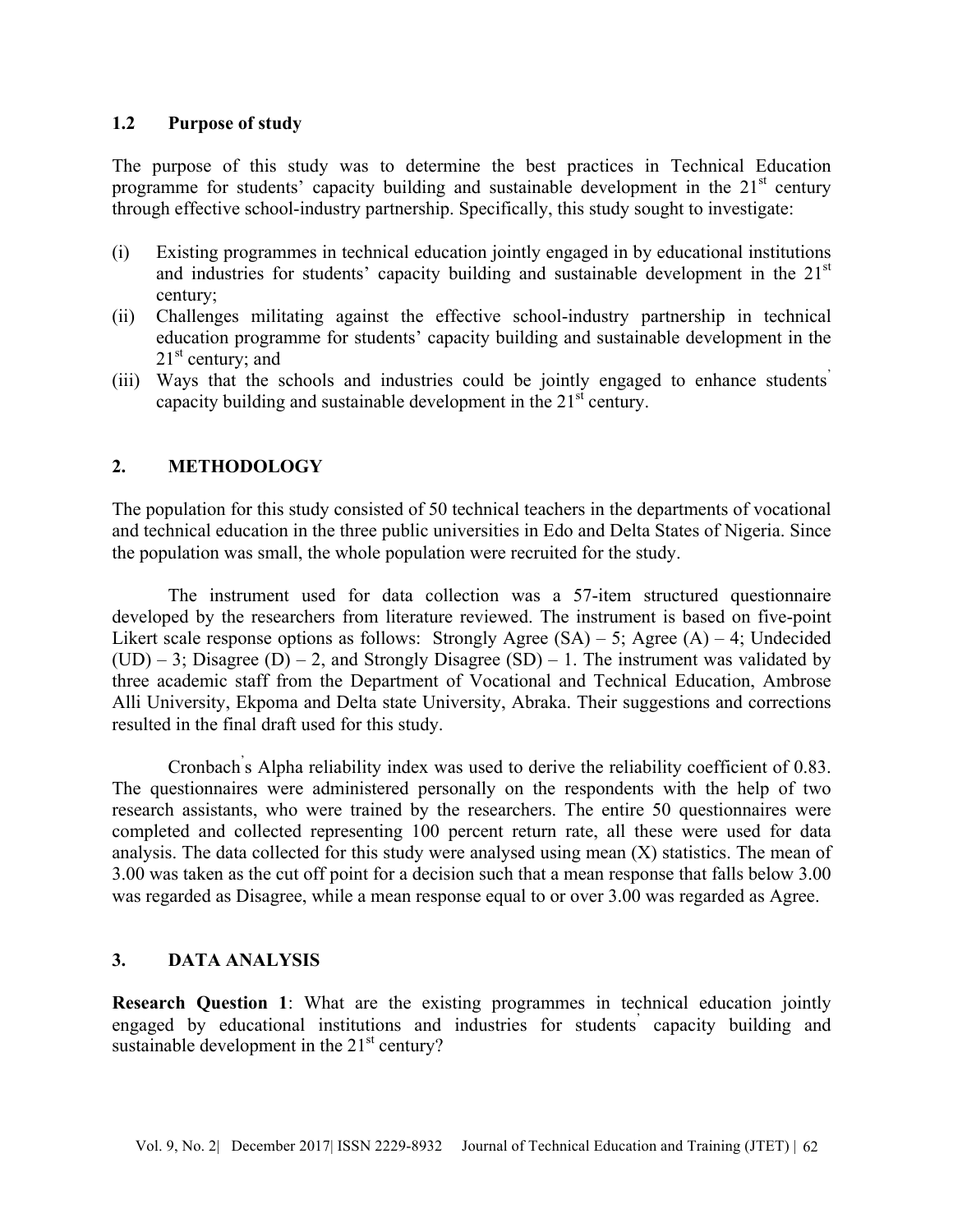| $S/N0$ . | Items                                                   | $\mathbf X$ | <b>SD</b> | Remark   |
|----------|---------------------------------------------------------|-------------|-----------|----------|
| 1.       | SIWES.                                                  | 3.63        | 0.75      | Agreed   |
| 2.       | Curriculum planning and review.                         | 2.31        | 1.16      | Disagree |
| 3.       | Research collaboration and grants.                      | 2.24        | 1.16      | Disagree |
| 4.       | Scholarship to technical education students.            | 1.04        | 0.40      | Disagree |
| 5.       | Planning of work-visits/excursions/field-trips.         | 1.07        | 0.46      | Disagree |
| 6.       | Organisation of seminars/workshops by the industries.   | 1.19        | 0.58      | Disagree |
|          | for technical education students.                       | 1.23        | 0.73      | Disagree |
| 7.       | Invitation industrial workers for special lectures.     | 1.25        | 0.42      | Disagree |
| 8.       | Organisation of school-industry liaison offices.        | 1.34        | 0.83      | Disagree |
| 9.       | Skill acquisition programmes for students.              | 1.38        | 0.89      | Disagree |
| 10.      | Special skills training/retraining for lecturers.       | 1.47        | 1.07      | Disagree |
| 11.      | Supply/maintenance of school equipment.                 | 1.06        | 0.41      | Disagree |
| 12.      | School visits to industries for relevance information.  | 1.03        | 0.40      | Disagree |
| 13.      | Organisation of joint cooperative programme of research | 1.05        | 1.24      | Disagree |
|          | between the school-industry.                            |             |           |          |
| 14.      | Organisation of cooperative work study programme.       | 1.31        | 1.06      | Disagree |
| 15.      | Sharing training facilities between school-industry.    | 1.94        | 0.92      | Disagree |
| 16.      | Professionals from industry to engage in part time      | 1.22        | 0.72      | Disagree |
|          | teaching in technical educational programmes.           |             |           |          |
| 17.      | Donation of equipment/devices from industries to        | 1.28        | 0.82      | Disagree |
|          | technical education institutions.                       |             |           |          |

#### **Table 1: Mean and standard deviation of respondents on technical education programmes jointly engaged by educational institutions and industries**

In response to research question 1, Table 1 reveals that all the respondents rated item 1 as the existing programme in technical education jointly engaged in by the school and industries with mean scores of 3.63 while they rated 16 items as disagreed with mean scores ranging from 1.03 to 2.31. This implies that the respondents agreed that only one programme was currently being jointly engaged in by the school and industries.

**Research Question 2**: What are the challenges militating against the effective school-industry partnership in technical education programme for students' capacity building and sustainable development in the  $21<sup>st</sup>$  century?

In response to research question 2, Table 2 reveals that all the respondents rated all the items as the challenges militating against the effective school-industry partnerships in technical education with mean scores ranging from 3.12 to 4.60. This implies that the respondents agreed that all the items are challenges to effective school-industry partnership in technical education.

**Table 2: Mean and standard deviation of respondents on the challenges militating against the effective school-industry partnership in technical education programme**

| $S/N0$ . | Items                                               | X    | <b>SD</b> | Remark |
|----------|-----------------------------------------------------|------|-----------|--------|
|          | Poor attitude of students during SIWES              | 3.12 | 0.53      | Agree  |
| 2.       | Students' apathy to SIWES                           | 3.43 | 0.30      | Agree  |
| 3.       | Industries' apathy to SIWES                         | 4.18 | 0.90      | Agree  |
| 4.       | Disruption of academic calendar by recurrent strike | 4.56 | 0.71      | Agree  |
| 5.       | Poor supportive attitude of the industries          | 4.20 | 0.84      | Agree  |
| 6.       | Poor economic state of the industries               | 4.60 | 0.70      | Agree  |
|          | Lack of school-industry liaison offices             | 4.37 | 1.00      | Agree  |
| 8.       | Mismanagement of industries' donations              | 4.50 | 0.83      | Agree  |

Vol. 9, No. 2| December 2017| ISSN 2229-8932 Journal of Technical Education and Training (JTET) | 63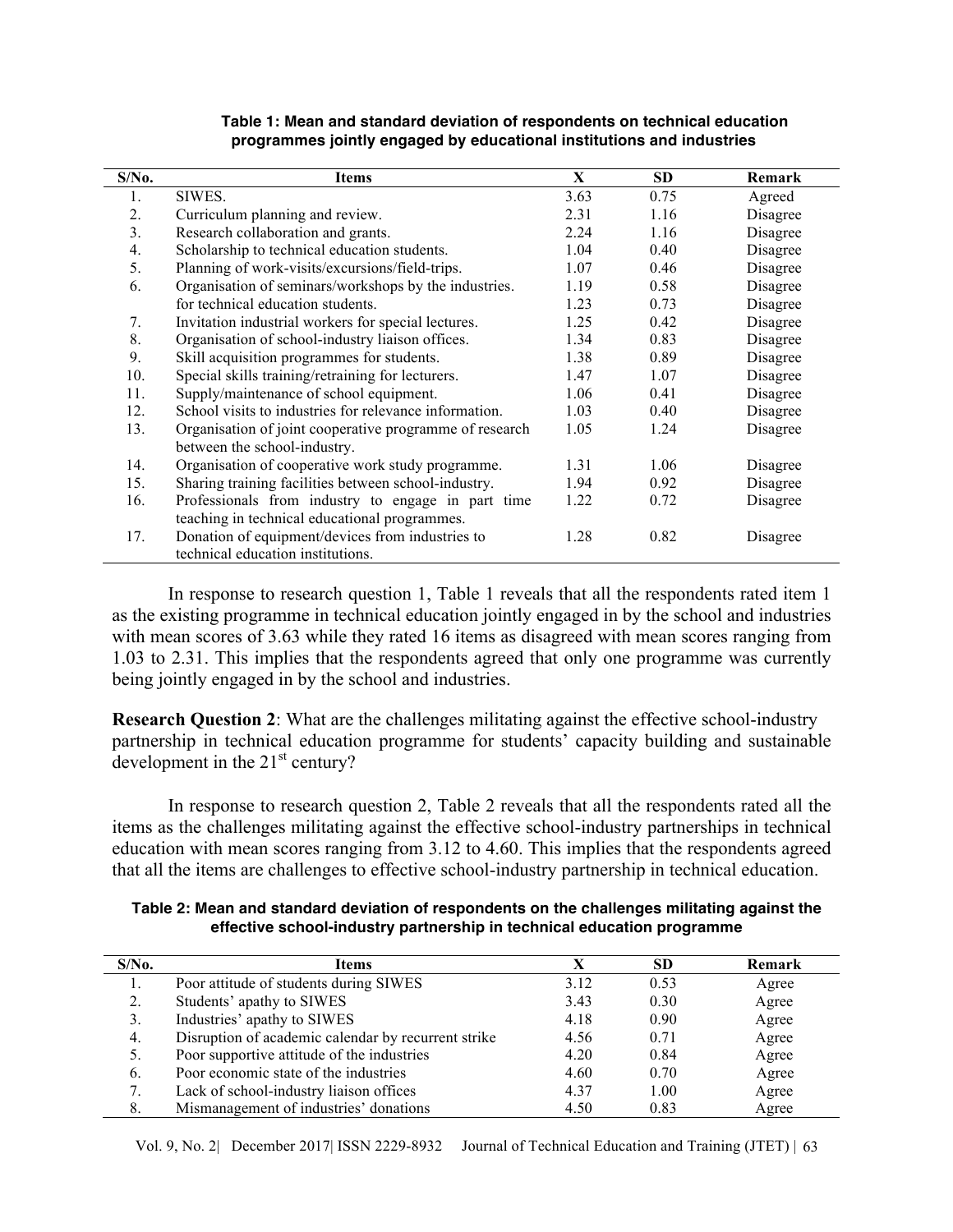| $S/N0$ . | <b>Items</b>                                                                                                       | $\mathbf{X}$ | <b>SD</b> | Remark |
|----------|--------------------------------------------------------------------------------------------------------------------|--------------|-----------|--------|
| 9.       | Poor maintenance culture of industries' supplies                                                                   | 4.34         | 1.02      | Agree  |
| 10.      | Gap in communication between the schools and<br>industries                                                         | 4.60         | 0.70      | Agree  |
| 11.      | Insensitivity of educational institutions to the yearnings<br>of the industries                                    | 4.50         | 0.83      | Agree  |
| 12.      | Insensitivity of educational institutions to the benefits<br>of effective school-industry collaboration            | 4.40         | 0.92      | Agree  |
| 13.      | Inadequate Staff development                                                                                       | 4.47         | 0.67      | Agree  |
| 14.      | Non consultation of industries during the accreditation<br>process of a course curriculum in TVET institutions     | 3.98         | 0.86      | Agree  |
| 15.      | Inappropriate methods of assessment                                                                                | 4.33         | 0.72      | Agree  |
| 16.      | Training needs are not always identified and prioritised<br>according to industry skills and workforce development | 4.56         | 0.61      | Agree  |
| 17.      | Lack of public awareness about school-industry<br>collaboration                                                    | 4.13         | 0.58      | Agree  |
| 18.      | Donation of equipment/devices from industries to<br>technical education institutions.                              | 4.39         | 0.67      | Agree  |
| 19.      | Lack of information on the benefits of collaboration                                                               | 4.13         | 0.58      | Agree  |
| 20.      | There are no coherent and articulated policies governing<br>operations                                             | 4.51         | 0.72      | Agree  |
| 21.      | Mismatch between the labour market and TVET<br>programme                                                           | 4.47         | 0.84      | Agree  |
| 22.      | Inadequate investment in training infrastructure and<br>facilities                                                 | 4.53         | 4.43      | Agree  |
| 23.      | Political consideration in making collaboration with the<br>Industry can make the initiative fail                  | 4.58         | 0.84      | Agree  |
|          |                                                                                                                    |              |           | Agree  |

**Research Question 3**: What are the ways that the schools and industries could be jointly engaged to enhance technical education students' capacity building in the  $21<sup>st</sup>$ century.

In response to research question 3, Table 3 reveals that all of the respondents rated all items as possible ways or programmes that can be jointly engaged by schools and industries to enhance the capacity building of technical education students with mean scores ranging from 4.14 to 4.83. This implies that the respondents agreed that all items are the possible ways or programmes that can be jointly engaged by schools and industries to enhance the capacity building of technical education students.

**Table 3: Mean and standard deviation of respondents on the ways schools and industries could jointly engage to enhance technical education students' capacity building**

| $S/N0$ . | Items                                                | X    | <b>SD</b> | <b>Remark</b> |
|----------|------------------------------------------------------|------|-----------|---------------|
|          | SIWES.                                               | 4.68 | 0.67      | Agree         |
| 2.       | Continuous curriculum planning and review to meet    | 4.56 | 0.71      | Agree         |
|          | the needs of the industry                            |      |           |               |
| 3.       | Research collaboration and grants                    | 4.60 | 0.70      | Agree         |
| 4.       | Scholarship to technical education students.         | 4.73 | 064       | Agree         |
| 5.       | Planning of work-visits/excursions/field-trips.      | 4.50 | 0.83      | Agree         |
| 6.       | Organisation of seminars/workshops by the industries | 4.83 | 0.63      | Agree         |
|          | for technical education students.                    |      |           |               |
| 7.       | Invitation industrial workers for special lectures.  | 4.51 | 0.78      | Agree         |
| 8.       | Organisation of school-industry liaison offices.     | 4.34 | 1.00      | Agree         |

Vol. 9, No. 2| December 2017| ISSN 2229-8932 Journal of Technical Education and Training (JTET) | 64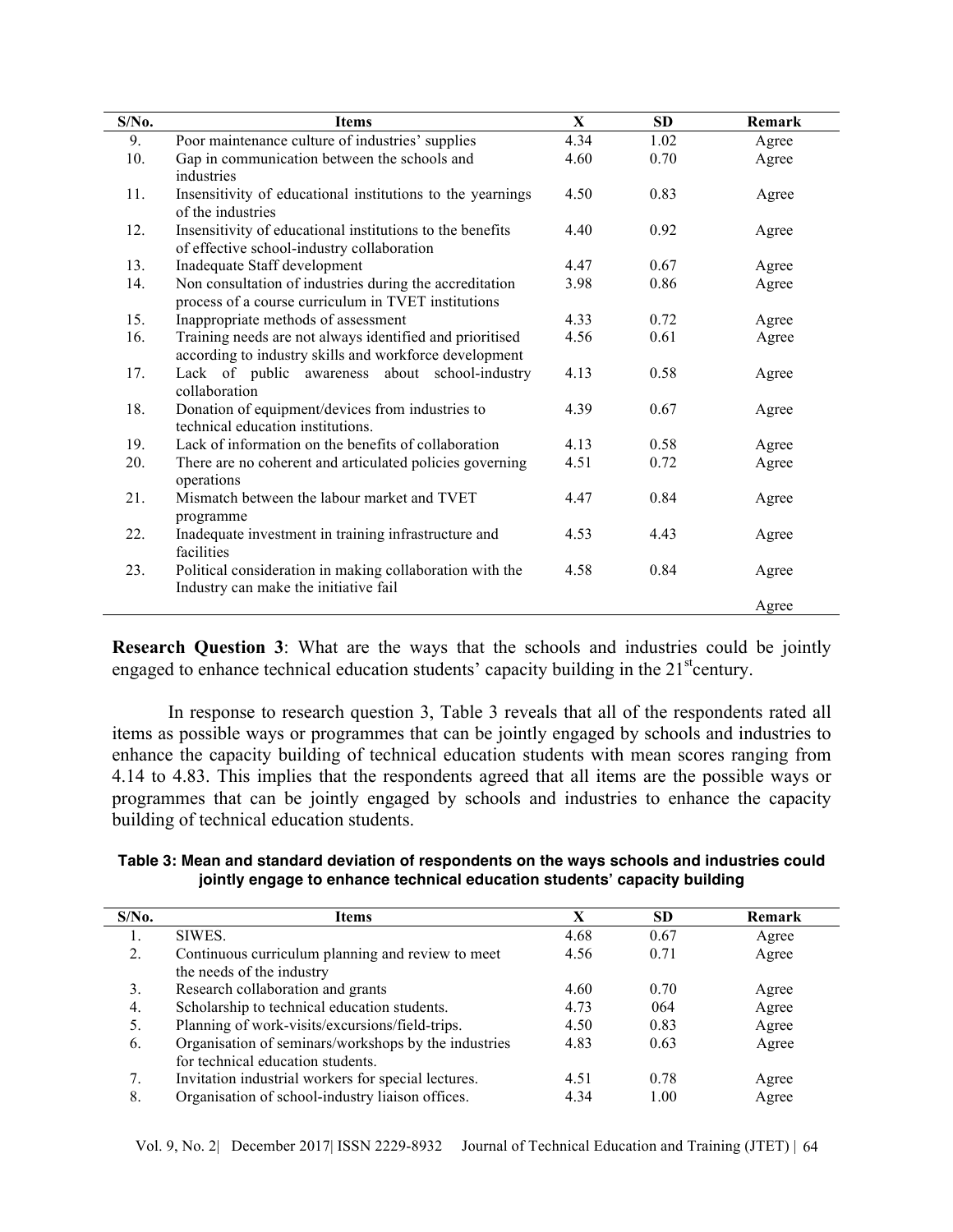| $S/N0$ . | Items                                                   | X    | <b>SD</b> | Remark |
|----------|---------------------------------------------------------|------|-----------|--------|
| 9.       | Skill acquisition programmes for students.              | 4.71 | 0.65      | Agree  |
| 10.      | Special skills training/retraining for lecturers.       | 4.59 | 0.70      | Agree  |
| 11.      | Supply/maintenance of school equipment.                 | 4.80 | 061       | Agree  |
| 12.      | School visits to industries for relevance information.  | 4.65 | 0.66      | Agree  |
| 13.      | Organisation of joint cooperative programme of research | 4.41 | 0.95      | Agree  |
|          | between the school-industry.                            |      |           |        |
| 14.      | Organisation of cooperative work study programme.       | 4.14 | 0.87      | Agree  |
| 15.      | Sharing training facilities between school-industry.    | 4.26 | 0.65      | Agree  |
| 16.      | Professionals from industry to engage in part time      | 4.19 | 0.64      | Agree  |
|          | teaching in technical educational programmes.           |      |           |        |
| 17.      | Donation of equipment/devices from industries to        | 4.27 | 0.91      | Agree  |
|          | technical education institutions.                       |      |           |        |

### **3.1 Summary of findings**

- (i) There is almost no programme in technical education jointly engaged in by the school and industries except for SIWES.
- (ii) There is non-involvement of industries in running of technical education programme in Nigeria.
- (iii) The challenges itemised in Table 2 were identified as those militating against the effective school-industry partnership in technical education programme for students' capacity building and sustainable development in the  $21<sup>st</sup>$  century
- (iv) The strategies as itemised in Table 3 can enhance students' capacity in technical educational programmes if pursued forcefully by both the school and industries.

### **3.2 Discussion of findings**

In response to research question 1, Table 1 reveals that all the respondents rated item 1 as the existing programme in technical education jointly engaged in by the school and industries with a mean score of 3.63 while they rated 16 items as disagreed with mean scores ranging from 1.03 to 2.31. This implies that there is almost no programme in technical education jointly engaged in by the school and industries except for SIWES. This finding is in line with the assertion of Oladipo (2011) that collaboration between schools and industries that foster quality training of students has not received adequate attention in Nigeria. Similarly, Gbenedio (2012) stated that there is little connection between educational institutions and the workplace where the graduates from these schools are expected to be employed. This implies that there are no serious linkages between the educational institutions and the workplaces. In spite of the benefits of school-industry collaboration, neither the schools nor the industries have indicated interest in collaboration or any strong move for partnership.

In response to research question 2, Table 2 reveals that all the respondents rated all the items as the challenges militating against the effective school-industry partnerships in technical education. This implies that the respondents agreed that these statements are the challenges to effective school-industry partnership in technical education. The finding of this study is in line with the assertion of Osinem & Nwoji (2010) that a lot of challenges tend to slow down the partnership between industries and educational institutions. However, these challenges are not overwhelming especially if both parties are ready. Similarly, the findings of this study is in line with the assertion of Maigida (2014) that non-involvement of the private sector (industries) in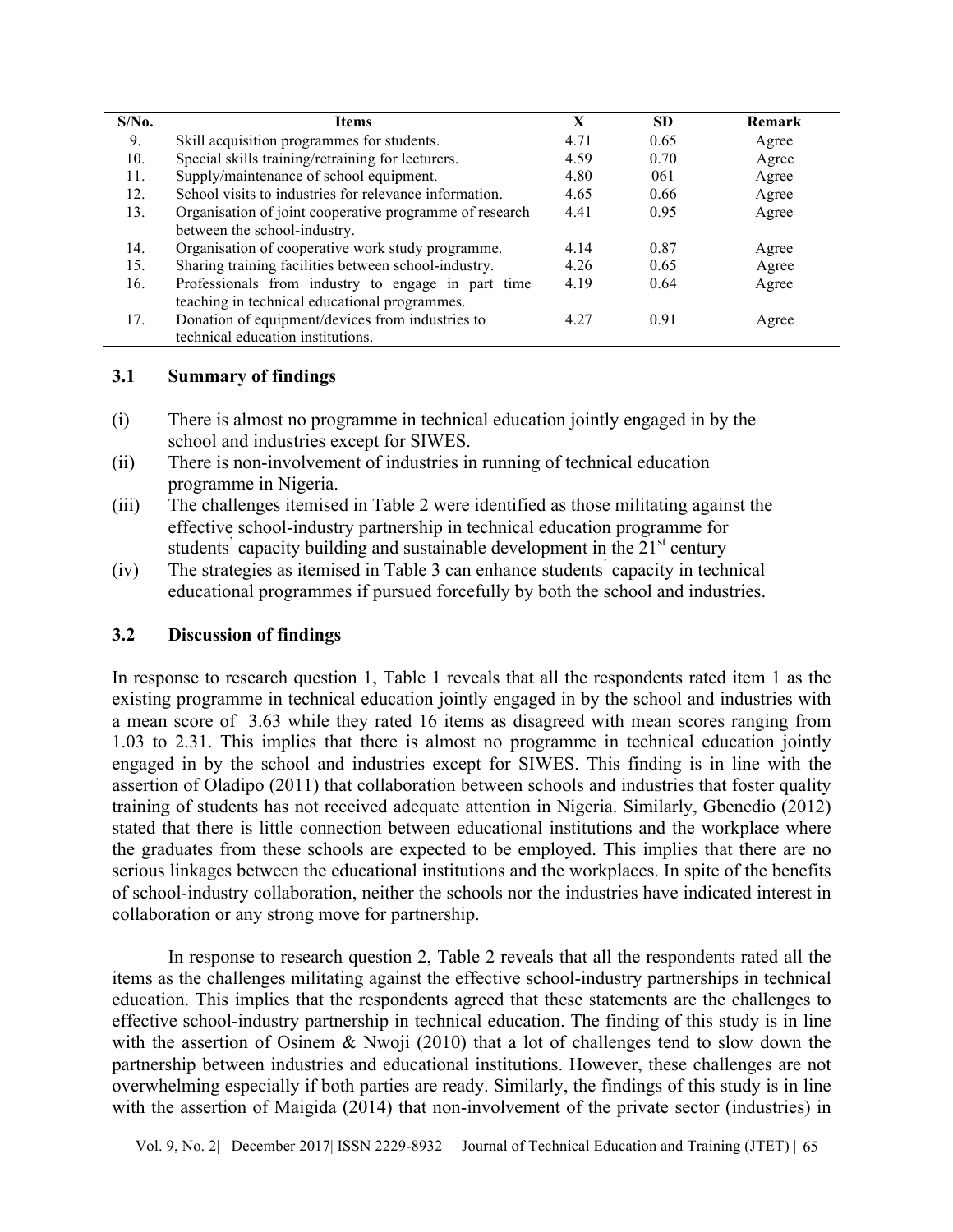the development and endorsement of national quality standard in many nations of the world; mismatch between the labour market and TVET programme; and training needs are not always identified and prioritized according to industry skills and workforce development are among the constraints to effective collaboration.

In response to research question 3, Table 3 reveals that respondents rated that all items as possible ways or programmes that can be jointly engaged by schools and industries to enhance the capacity building of technical education students. This implies that the respondents agreed that all the items are possible ways or programmes that can be jointly engaged by schools and industries to enhance the capacity building of technical education students. The finding of this study is supported by Nwosu  $\&$  Ojo (2013) who asserted that school-industry partnership could be improved through the identified strategies. The strategies as itemised in Table 3 can enhance students' capacity in technical education programmes if pursued forcefully by both parties. The findings of this study is in line with Odugbesan (1999) assertion that activities such as organising research and consultancy service by institutions for industries for payment of service and offering of further training for industries employees will be of immense benefit to the schools and industries and thus, the school-industry collaboration will be enhanced. The findings of this study also agree with Popoola (1999) who posited that seminars, conferences, and workshops involving trainers in the industries and educational institutions should be held for both parties so that they appreciate the mutual benefit that are derivable from partnership endeavour.

#### **4. CONCLUSION AND RECOMMENDATIONS**

There exist little connection between the educational institutions and the workplace. Educational institutions are constantly faced with the challenges to produce virile graduates that the 21<sup>st</sup> century workplace would find fit and proper to assume functions in the industries. However, if there is an effective collaboration between the school and  $21<sup>st</sup>$  century workplace, these challenges would be addressed. Effective partnership between the school and  $21<sup>st</sup>$  century workplace will salvage the deplorable learning environment of our technical education programmes and enhance students' capacity building for the 21<sup>st</sup> century world of work. Based on the finding of this study, the following recommendations are made:

- (i) Educational institutions offering technical education programmes should tap the dynamisms of the  $21<sup>st</sup>$  century workplace to the full so as to produce technical education graduates who will be able to fit in and succeed in the  $21<sup>st</sup>$  century world of work.
- (ii) Educational institutions offering technical education programmes should involve the  $21<sup>st</sup>$  century workplace in the planning and review of her curriculum.
- (iii) The workplace should contribute meaningfully to technical education programmes through the provision of infrastructural needs of the school, giving grants and technical support for research and development of technical education.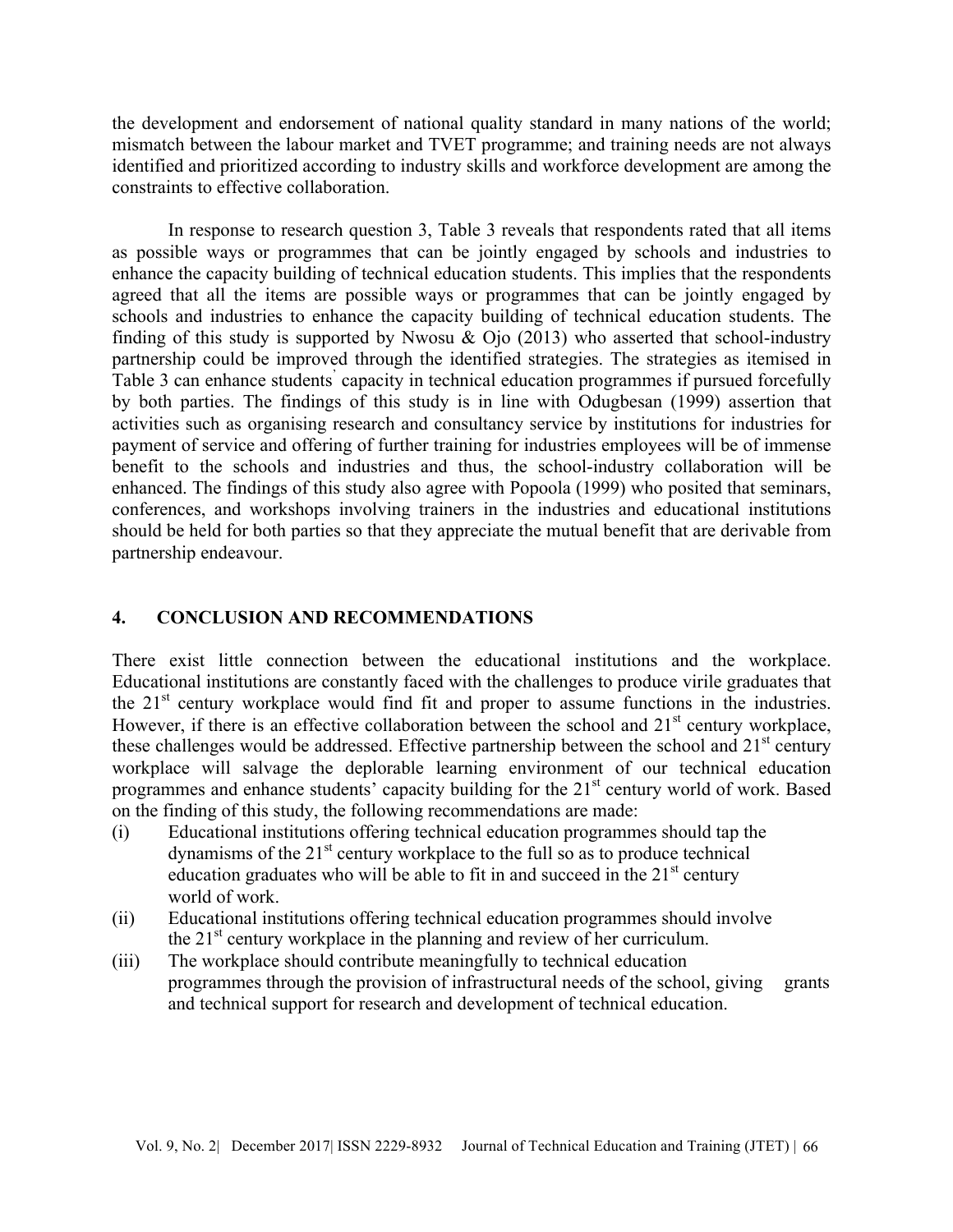#### **Acknowledgment**

This work was conducted in the three Public Universities in Edo and Delta States of Nigeria (Ambrose Alli University, Ekpoma, Delta State University, Abraka and the University of Benin, Benin City). Authors are grateful to all the technical teachers in the departments of vocational and technical education in the three institutions who participated in this study.

#### **References**

- Biose, C.A. (1998). Industrial participation in the practical training of vocational technical education students. *The Asaba Vocational Technical and Science Education Journal, 1(1), 79-85.*
- Daniels, H. & Bizar, M. (1998). *Methods that Matter: Six Structures for Best Practice Classrooms*. York, ME: Stenhouse.
- Federal Republic of Nigeria. (2013). *National Policy on Education*. Lagos: NERDC Press.
- Friedman, T. (2005). *The World Is Flat*. New York: Farrar, Straus and Giroux.
- Gbenedio, U.B. (2012). Education for national transformation: Institutional innovations, challenges and prospects. A keynote Address presented at the annual conference of the Faculty of Education, Nnamdi Azikiwe University, Akwa. Held  $1<sup>st</sup> - 4<sup>th</sup>$  August.
- Ibik, H.I. (2014). Managers' rating of strategies' for improving school-industry linkages in vocational education in tertiary institutions in Anambra State. An unpublished master's thesis submitted to the *Department of Vocational education Nnamdi Azikiwe University, Akwa*.
- Iroriteraye-Adjekpovu, J.I. (2013). Vocational education teachers' preparation for the use of information and communication technology tools to enhance sustainable economic development. *Nigerian Vocational Association Journal (NVAJ)*. 18(1), 24-32.
- Maigida, J.F. (2014). Building and sustaining partnerships through public private partnership for effective technical vocational education and training programme in Nigeria. A paper presented at the *International Vocational Education Association (IVETA) conference*. Nashville, Tennessee, USA. November, 18th- $19<sup>th</sup>$ .
- Nwosu, B.O. & Ojo. K.E. (2014). Improving business education and industry collaboration for manpower training in the era of new technologies. *Nigerian Journal of Business Education.2(1), 1-9.*
- Odu, K.O. (2010). School-industry link in entrepreneurship in the face of global economic crises in Nigeria. *Unizik Journal of Education 5(2), 8-14.*
- Odugbesan, F.A. (1999). Cooperation between educational institutions and enterprises in technical and vocational education in Nigeria: The perspective of an educational institution. Retrieved on  $10^{th}$  May, 2016 from *http://www.unesco.org*
- Olaitan, S.O., Asogwa, V.C. & Eze, S.O. (2011). Entrepreneurial skill capacity building needs of instructors in range and pasture management for effective teaching of students in animal production in schools of agriculture in Southeast, Nigeria. *Journal of Nigeria Educational Research Association. 16 (1), 105- 114.*
- Okorie, J.U. (2001). *Vocational industrial education*. Enugu: League of Researchers Publishers.
- Oladipo, A. (2011). Synergy of schools and industries: An effective partnership for acquisition of skills. A paper presented at the annual national conference of the Nigerian Vocational Association held in university of Nigeria, Nsukka from  $16^{th}$ -19<sup>th</sup> November.
- Onyesom, M. & Okolocha, C.C. (2013). Assessment of the adequacy of instructional resources in business education programmes relative to NCCE standards for colleges of education in Nigeria. *Journal of Education and Learning. 2(2), 165-178.*
- Osinem, E.C. & Nwoji, U.C. (2010). *Students industrial work experience in Nigeria: Concepts, principles and practice*. Enugu: Cheston Agency Ltd.
- Popoola, B.A. (1999). Cooperation between educational institutions and enterprises in technical and vocational education in Nigeria: The perspective of employer in establishing partnership in technical and vocational education. *A seminar for key personnel from Africa, Asia, Berlin and Germany. 02-12- May,*  1995 by UNEVOC. Retrieved on 7<sup>th</sup> May, 2013 from http://www.unesco.org.